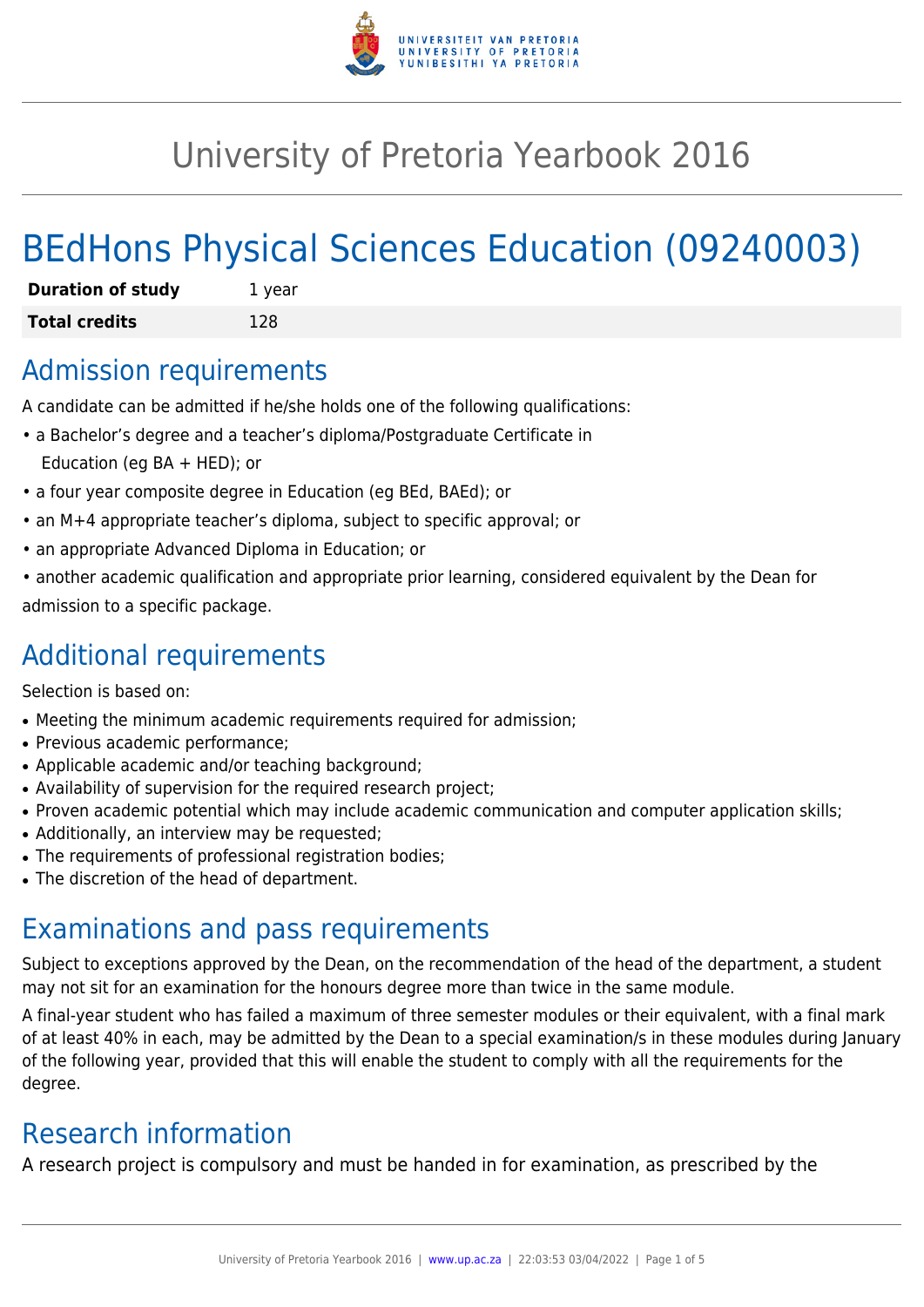

particular department.

# Pass with distinction

The degree is conferred with distinction on a student who has obtained an average of at least 75%, with a minimum of 70% in each module.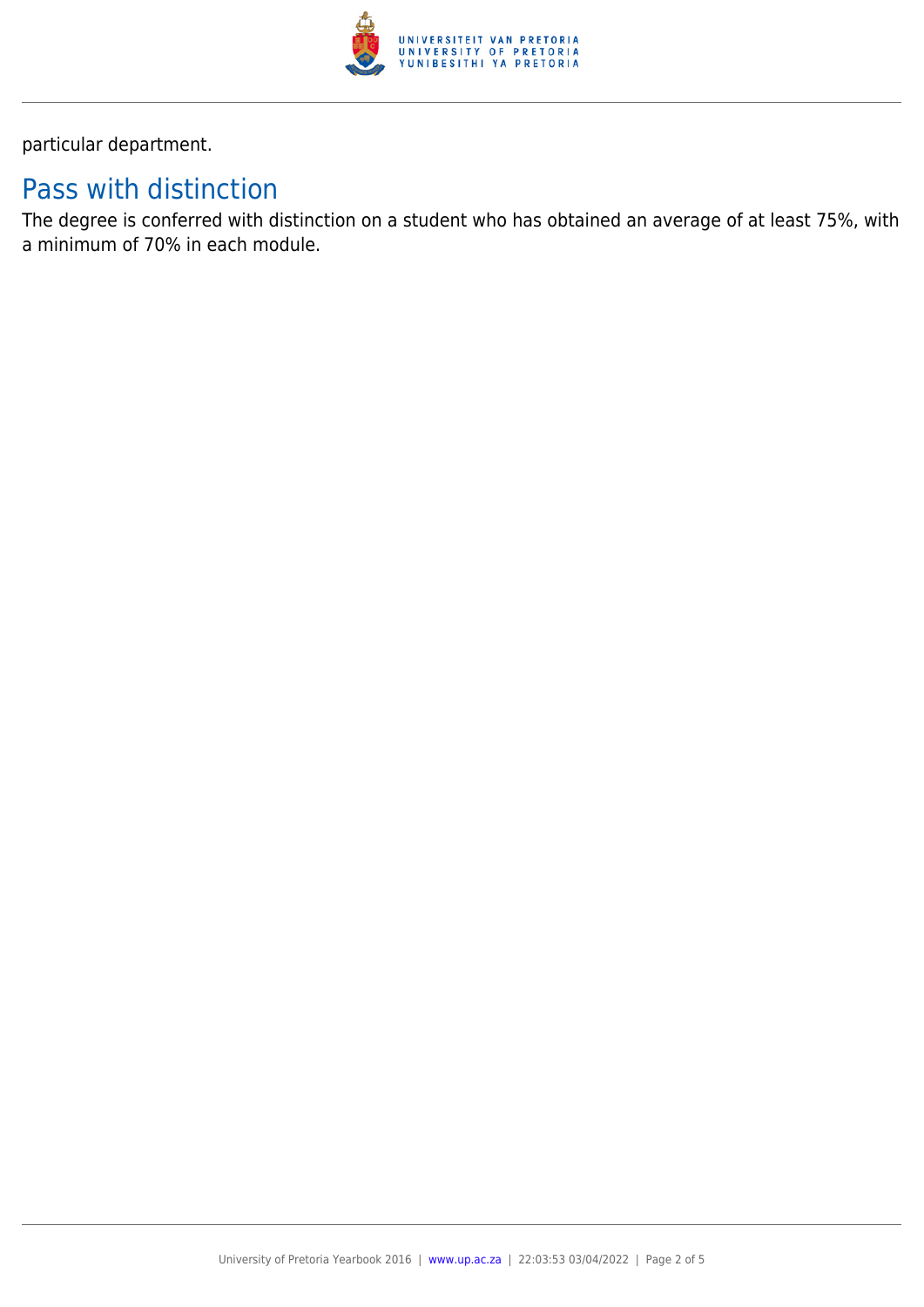

# Curriculum: Final year

**Minimum credits: 128**

# **Fundamental modules**

### **Part 2: Research report 780 (SMP 780)**

| <b>Module credits</b>         | 16.00                      |
|-------------------------------|----------------------------|
| <b>Prerequisites</b>          | No prerequisites.          |
| Language of tuition           | Double Medium              |
| <b>Academic organisation</b>  | Science, Maths + Techno Ed |
| <b>Period of presentation</b> | Semester 1                 |

#### **Module content**

Write a research report; Small-scale action research in the teaching/training situation. Research proposal development; Use quantitative and/or qualitative methods.

### **Part 1: Research proposal 755 (NMQ 755)**

| <b>Module credits</b>         | 16.00                          |
|-------------------------------|--------------------------------|
| Language of tuition           | Both Afr and Eng               |
| <b>Academic organisation</b>  | <b>Education Dean's Office</b> |
| <b>Period of presentation</b> | Semester 1                     |

#### **Module content**

Guided literature research, formulation of a conceptual framework and development of a research proposal for a supervised research project of limited scope.

# **Core modules**

# **Curriculum development 710 (CDD 710)**

| <b>Module credits</b>         | 16.00                      |
|-------------------------------|----------------------------|
| <b>Prerequisites</b>          | No prerequisites.          |
| Language of tuition           | Double Medium              |
| <b>Academic organisation</b>  | Science, Maths + Techno Ed |
| <b>Period of presentation</b> | Semester 1 or Semester 2   |

### **Module content**

Principles and foundations of curriculum/programme design and development. International and national models and trends in curriculum/programme development. Principles of outcomes-based programming in the SAQA context. Curriculum development models and instruments in action. Situation and task analysis needs assessment. Development. Dissemination. Implementation as a change process. Assessment and evaluation.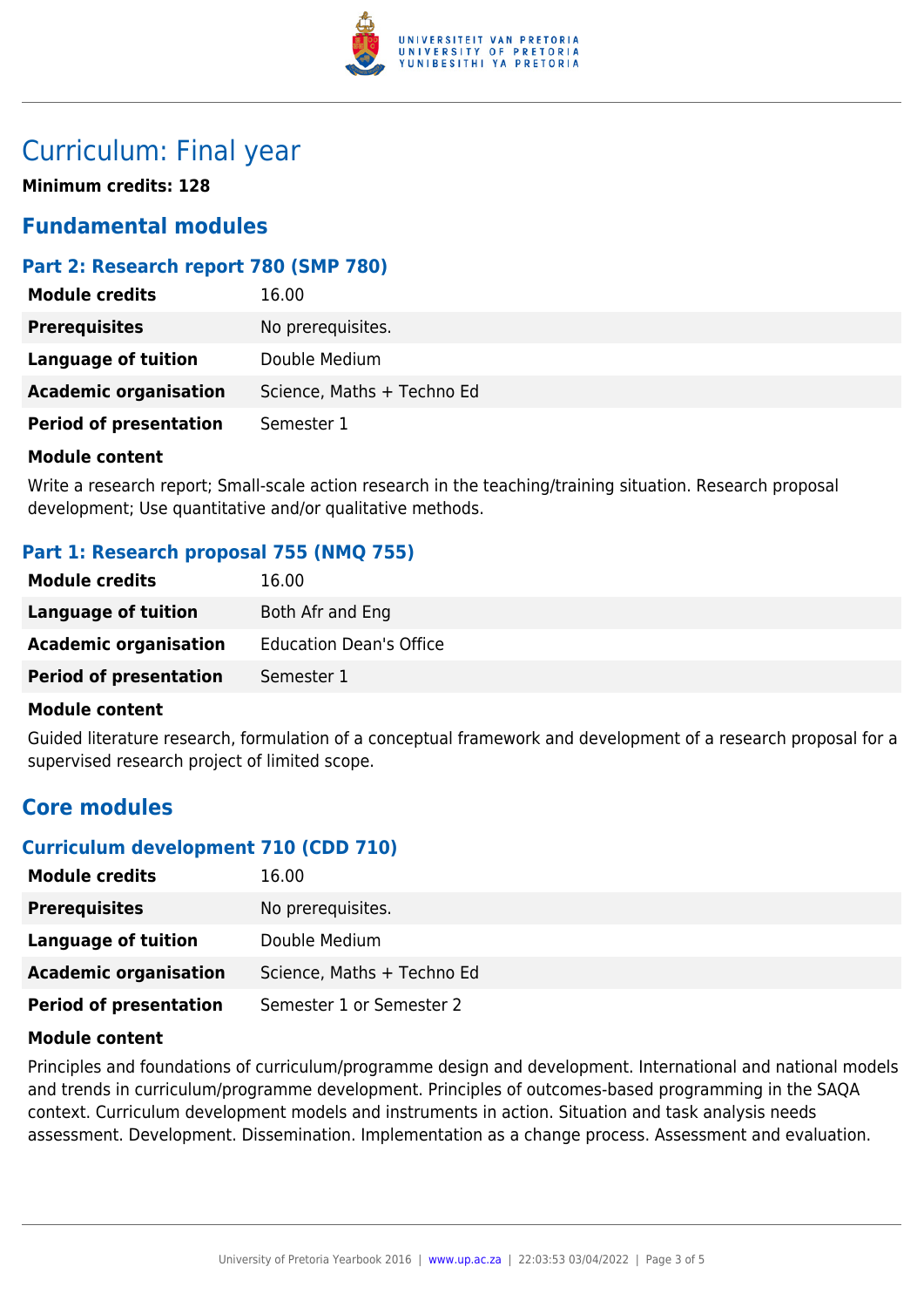

### **Physical sciences education 730 (PHN 730)**

| <b>Module credits</b>         | 16.00                      |
|-------------------------------|----------------------------|
| <b>Prerequisites</b>          | No prerequisites.          |
| <b>Language of tuition</b>    | Double Medium              |
| <b>Academic organisation</b>  | Science, Maths + Techno Ed |
| <b>Period of presentation</b> | Semester 1 or Semester 2   |
| <b>Module content</b>         |                            |

Instructional strategies; reform in physics and chemistry education; alternative concepts.

### **Educational research methodology 745 (NMQ 745)**

| <b>Module credits</b>         | 16.00                          |
|-------------------------------|--------------------------------|
| Language of tuition           | Both Afr and Eng               |
| <b>Academic organisation</b>  | <b>Education Dean's Office</b> |
| <b>Period of presentation</b> | Semester 1                     |
|                               |                                |

#### **Module content**

The nature of educational enquiry: contexts of research, research ethics, truth, rationality, subjectivity and objectivity; Quantitative and qualitative modes of enquiry, research designs and data collection techniques. Various approaches to qualitative research including case study research, historical research, ethnographic research, and action research. Basic concepts and principles of quantitative research. Statistical techniques in the educational research process. Survey methodology and questionnaire design. Classification and graphical representation of data. Descriptive measures. Statistical inference. Data-processing procedures. Parametric versus non-parametric tests. Some test statistics (e.g. F-Test and T-test). Formulating a research methodology for a limited project.

#### **Assessment approaches and instruments 711 (API 711)**

| <b>Module credits</b>         | 16.00                      |
|-------------------------------|----------------------------|
| <b>Language of tuition</b>    | Both Afr and Eng           |
| <b>Academic organisation</b>  | Science, Maths + Techno Ed |
| <b>Period of presentation</b> | Semester 2                 |
|                               |                            |

#### **Module content**

Foundations, principles and ethics of assessment practices. International trends. Quantitative and qualitative modes of assessment and appropriate instruments. Generating evidence for assessment. Assessment and quality assurance. Techniques of computer-based assessment.

### **Philosophy and social imperatives of education 711 (EDS 711)**

| <b>Module credits</b>        | 16.00                         |
|------------------------------|-------------------------------|
| Language of tuition          | Both Afr and Eng              |
| <b>Academic organisation</b> | <b>Educational Psychology</b> |